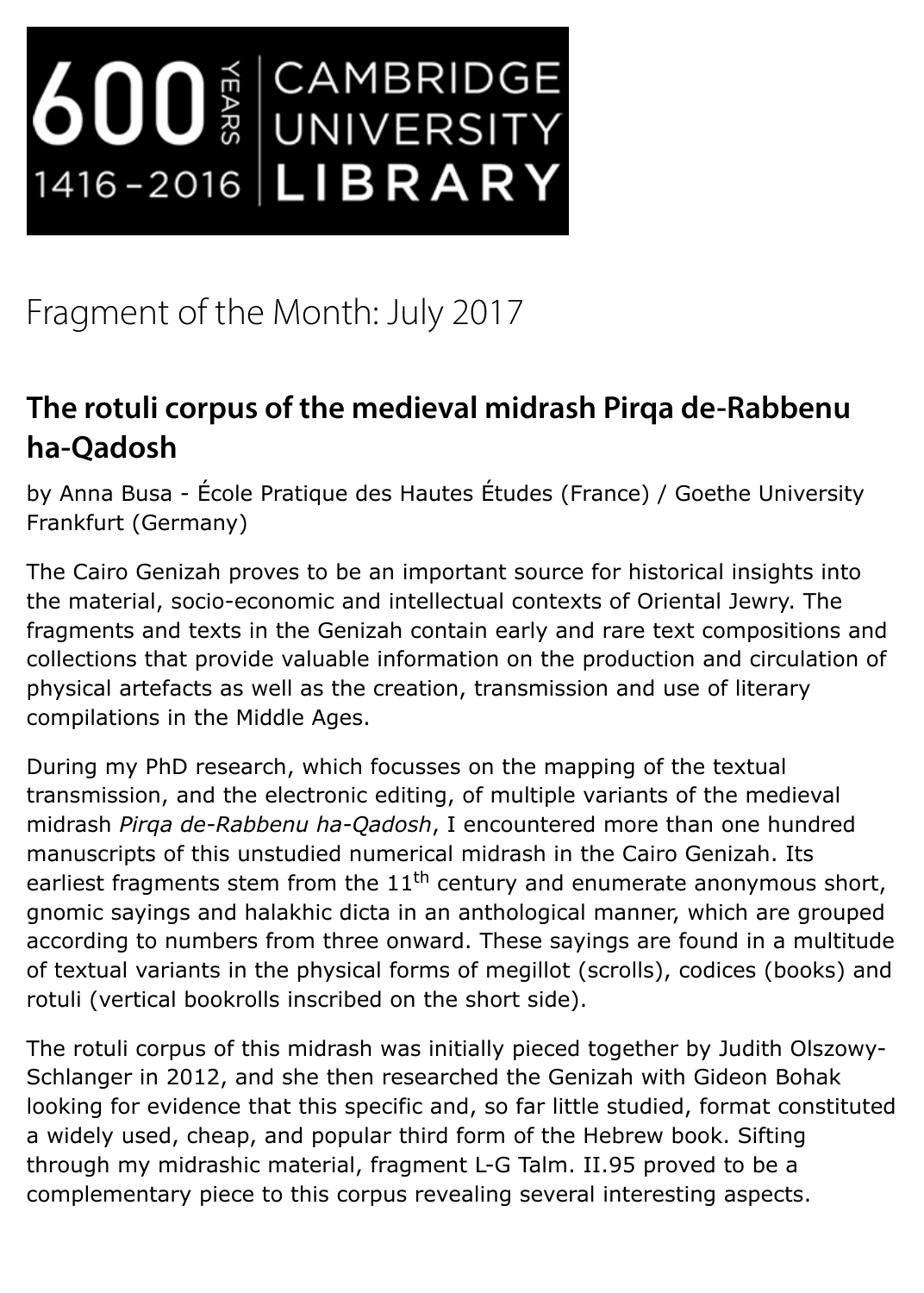The fragment L-G Talm. II.95 constitutes an adjacent piece to T-S K21.85 that has been torn obliquely, showing stitching marks on its top margin. Both fragments complete rotulus T-S K21.94 which shows stitching marks on its bottom and whose textual content precedes and seamlessly joins to these, hinting at the rotulus distinct physical format. Hence, the fragments form a long narrow strip of parchment, whose recto and verso are densely inscribed in one column showing Oriental square script. With a width of 10cm, the so far identified pieces of this yet incomplete rotulus (T-S H7.21, MS Bodl. Heb a. 2 fol. 24, T-S K21.94, T-S K21.85 & L-G Talm. II.95) amount to a length of more than 170cm.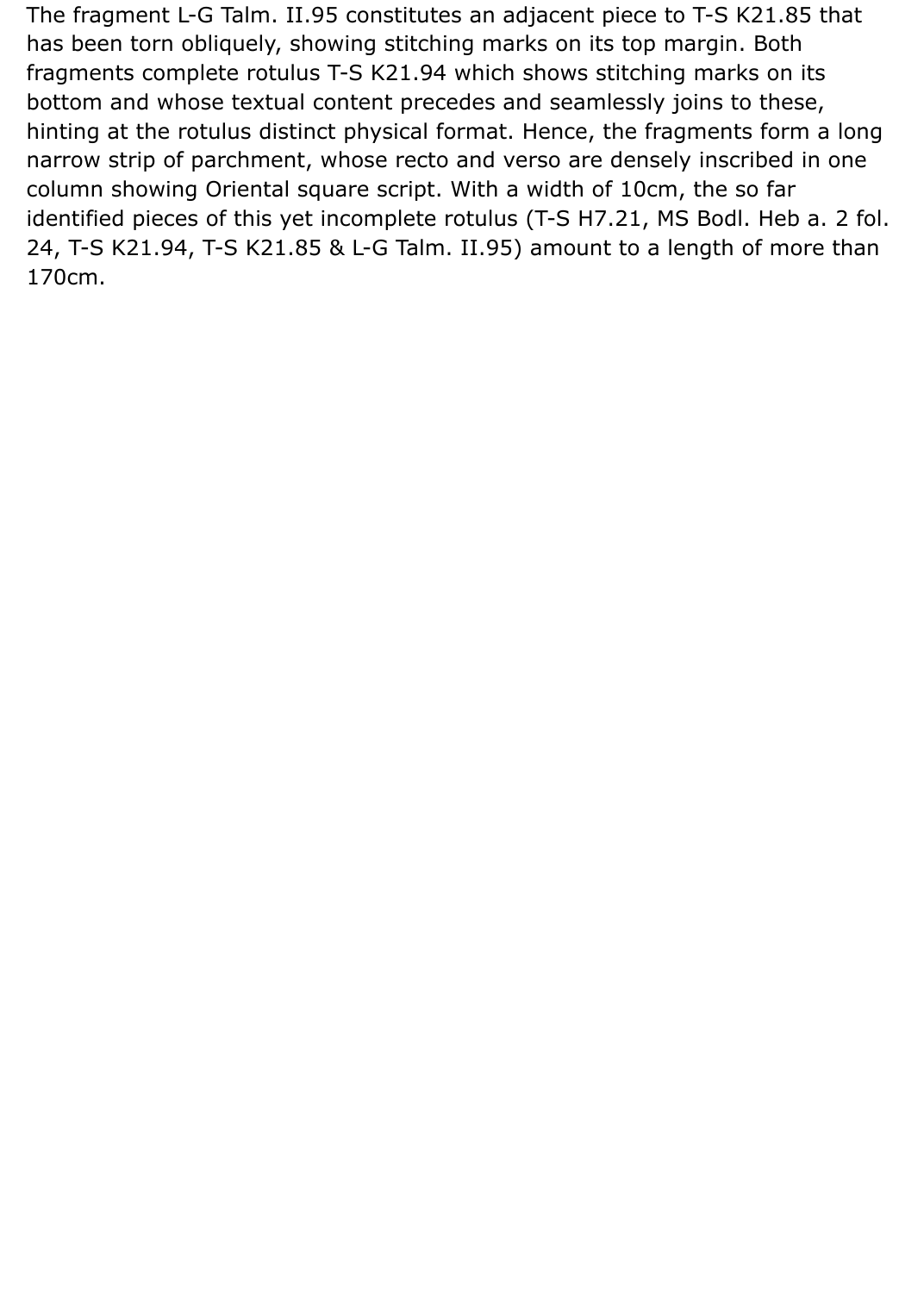שלארם ואילו חס חלב מבין והכלינת יועצות והקניד. בעיצוא את חקול והפה מדבר והלשון מחתך ושפתים גומרות והריאה שואבת כל מיני משקה והוושט מבעס כ מיני מאכל והמחול שוחק והכבר כועסת והמדוז ערקת בהומנוחונה והקורקבן טותן והקיבה ישינה בומן שחקורקבן ושן הקובה נוער ת ובוגין ששניחם ישינום אין אדם מת בע שה עשר דבר באמרו בנשמים ואחדה משקה ומרווח ומשביעו ומעדן ומוליד ומיומדו ומבטלאת הטירה ופותיח: נקהאינו עתקבריות ומשביע את ודעבים ועת ארבעוו עשוי רברום או <u>רך בפת שחריות</u> ת מן החמה ומות ענוד ומן מתפיתי חבה ללמדוזכ בל עד הברוות השרצום שבבע מ בבשרים את האדם ליו ושפיבות דמים ושבו "בום מאילו וגשות הרוח והגוזל שקרים ועופנים וו את הכשורים: וישת וישכר וואמר מעי הא יבן חיול שחו

## **Bodleian Libraries and Cambridge University Library L-G Talm. (bottom) and T-S K21.85 (top)**

While rotuli are an excellent example of cheap and user-friendly books wl portable, easily producible and acquirable so that they suit everyday purp the midrashic text qua text offers a literary structure that besides the ma